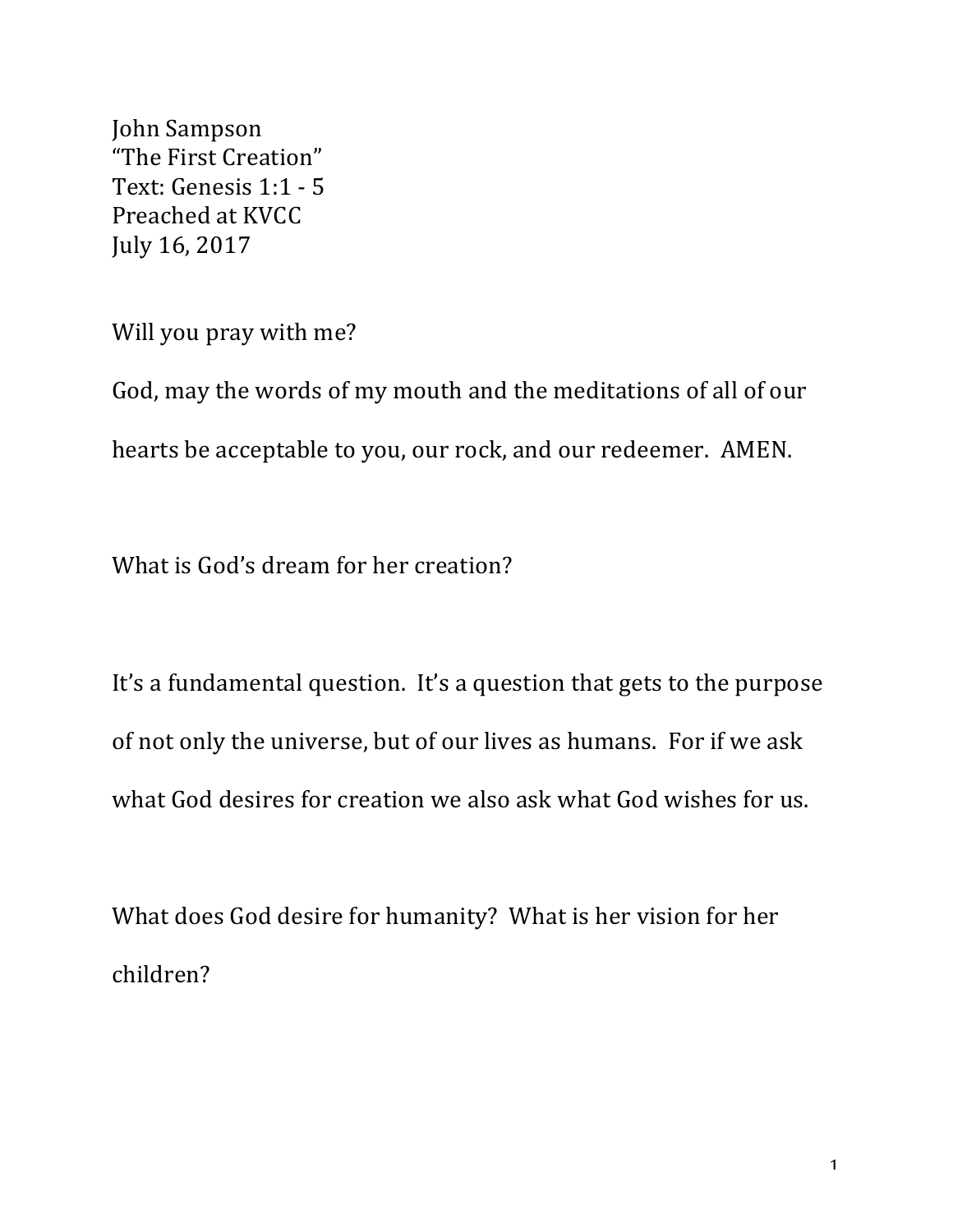The answer, or I should say, the answers to these questions are scattered across the pages of the sacred stories that make up our Bible. The answers are also strewn across our lives, and the lives of people throughout time. The answers are found in the lives of Eve, and Abraham, of Mary and of Jesus. But the answers are also found sitting in this room this morning, in the ordinariness of our lives.

There are many answers to the question of God's vision for our lives, but I wondered if there was a story or a symbol that summed up what that dream could be. I wondered if there could be an image in our tradition, or in our experiences of the world, that could capture God's original hope for our lives.

And I think I found it.

I think I found a symbol that could hold the hope and blessing implicit in our human experience. I think I found a symbol that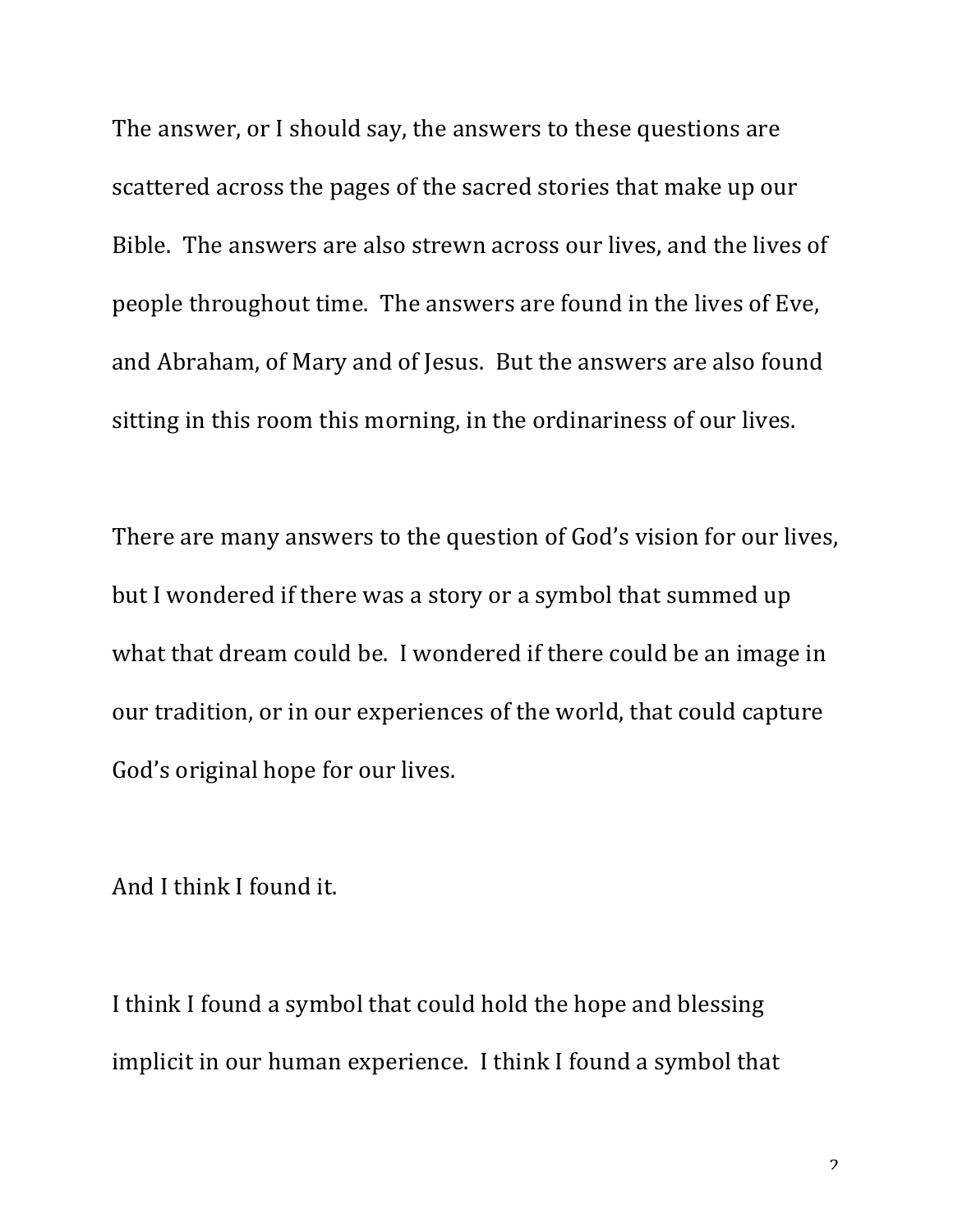could hold the vastness of God's love for her creation and for her children. I think I found a symbol in an ordinary and yet extraordinary place. I think I found such a symbol in God's very first creation. I think I found a symbol of God's purpose for the world in the symbol of light.

Light which streams in through these windows and illuminates our days and nights. Light which helps us to see our world and comprehend its workings and meaning. Light which has no substance, and yet is real and manifest.

It is this light that is the cornerstone to all of the rest of God's creation, and the underlying logic to how she will engage with her children for all time. It is her definitive statement of her purpose, and the meaning of the Divine work.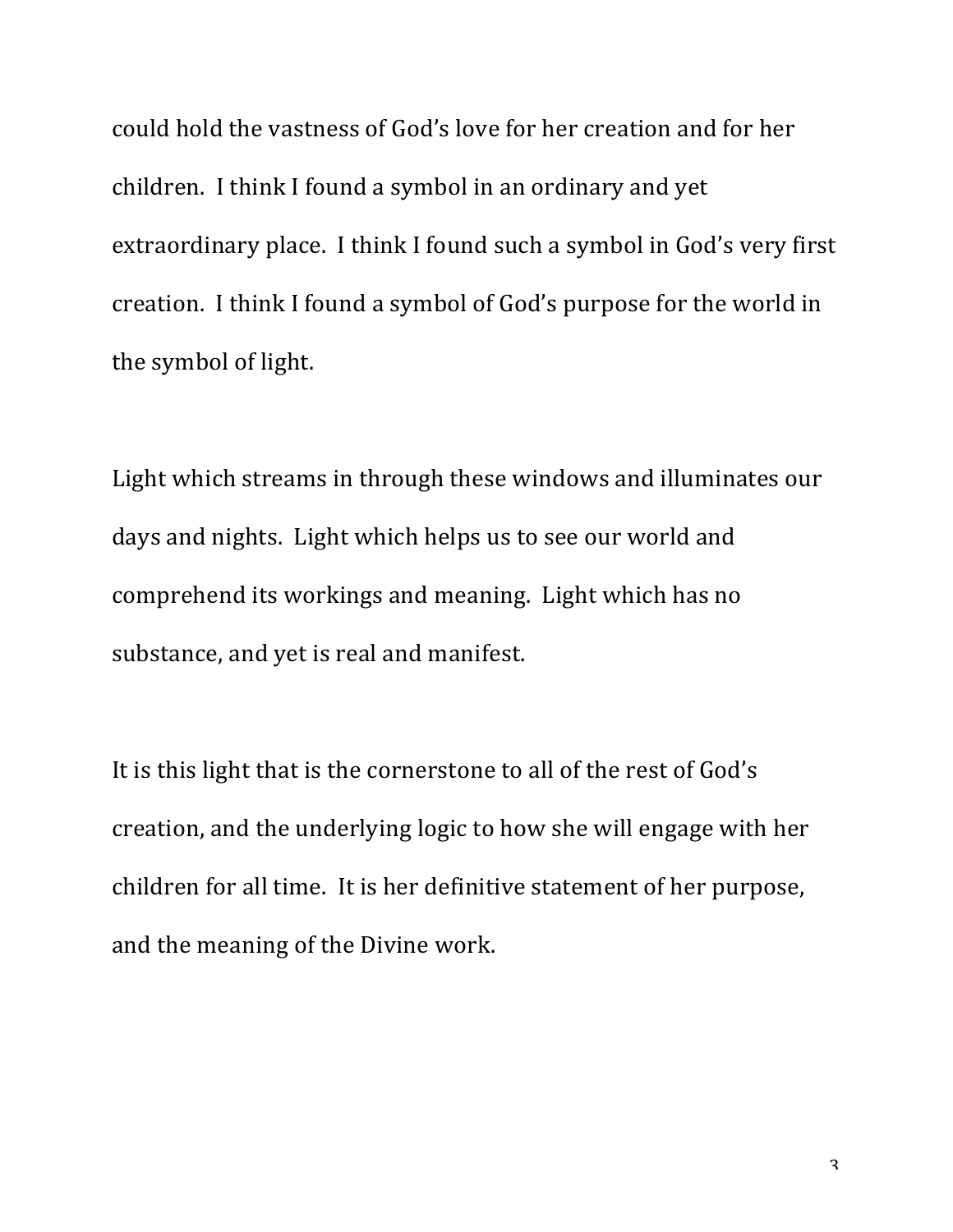And yet this primeval light is a mystery. It is a light unlike any light we have experienced because it has no source. The sun and the moon and the stars aren't created until later. This first light is a supernatural light, a disembodied light. It suffuses all of creation, and is unbounded in its reach. And it is the expression of God's purpose in all of her creative acts.

The key to appreciating the richness of God's vision of blessing implicit in the making of the universe is understanding what light meant to the authors and cultures that gave rise to the stories of our Bible. So let us hear from those authors. Let us hear in their own words what light meant to them.

Let us hear a reading from the prophet Isaiah.

The sun shall no longer be your light by day, nor for brightness shall the moon give light to you by night; but the Lord will be your everlasting light, and your God will be your glory.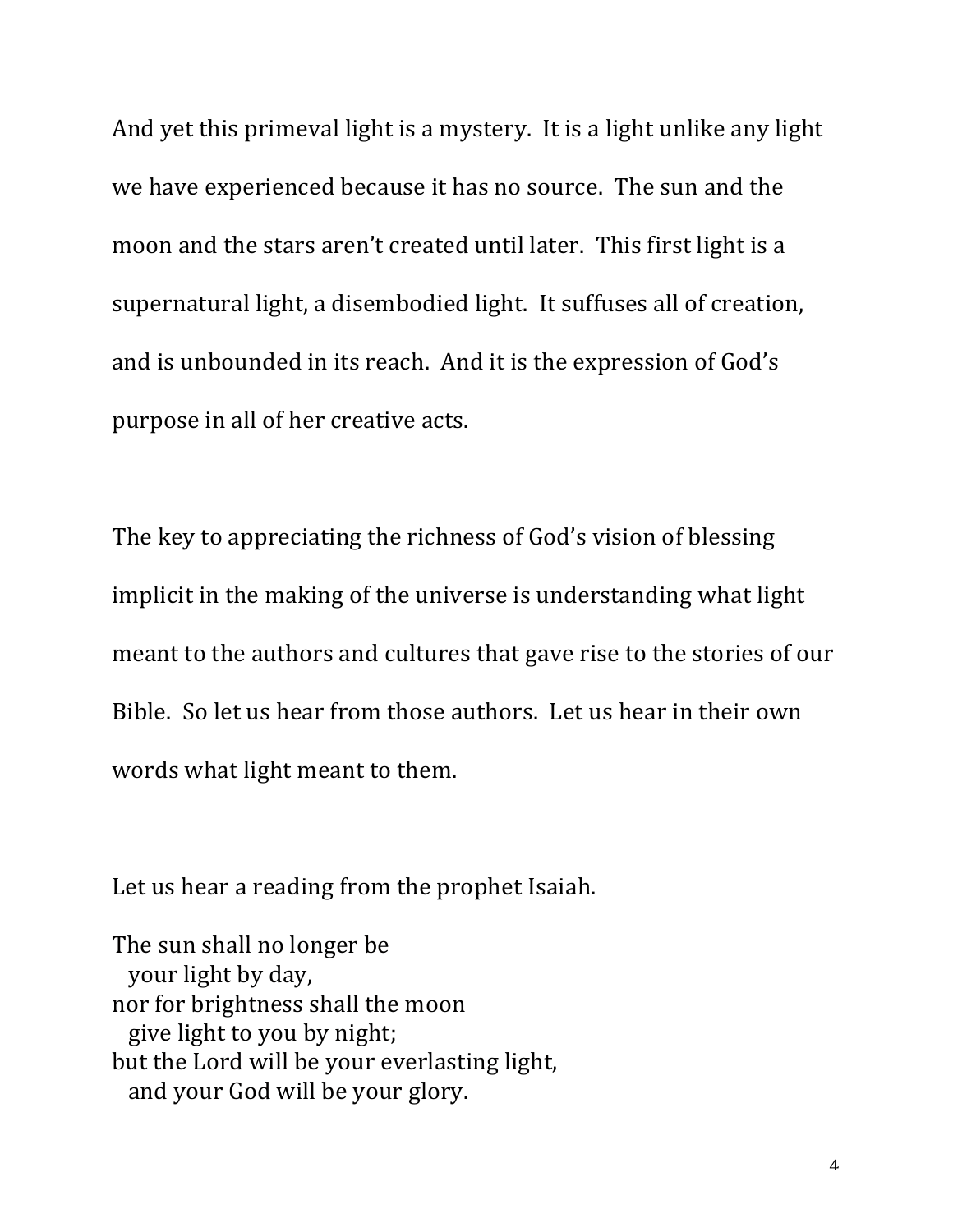God will be your light. The prophet brings us back to the stories of creation and reveals to us the mystery of that first light which had no source. That supernal light is nothing less than the presence of God. In the very first act of creation God promises us that she will be with us through everything to come. There will be nothing that can ultimately separate us from God. No doubt, no alienation, no evil, nothing. God's unbounded presence infuses the heavens and the earth. We may believe we live in a purely material world, but the authors of Genesis, and the prophet Isaiah, point to another reality. They show us that we also live in a sacred universe. It is sacred because our being exists within the radiance of the Holy One.

Let us hear a reading from the book of Job.

He has redeemed my soul from going down to the Pit, and my life shall see the light. God indeed does all these things, twice, three times, with mortals, to bring back their souls from the Pit, so that they may see the light of life.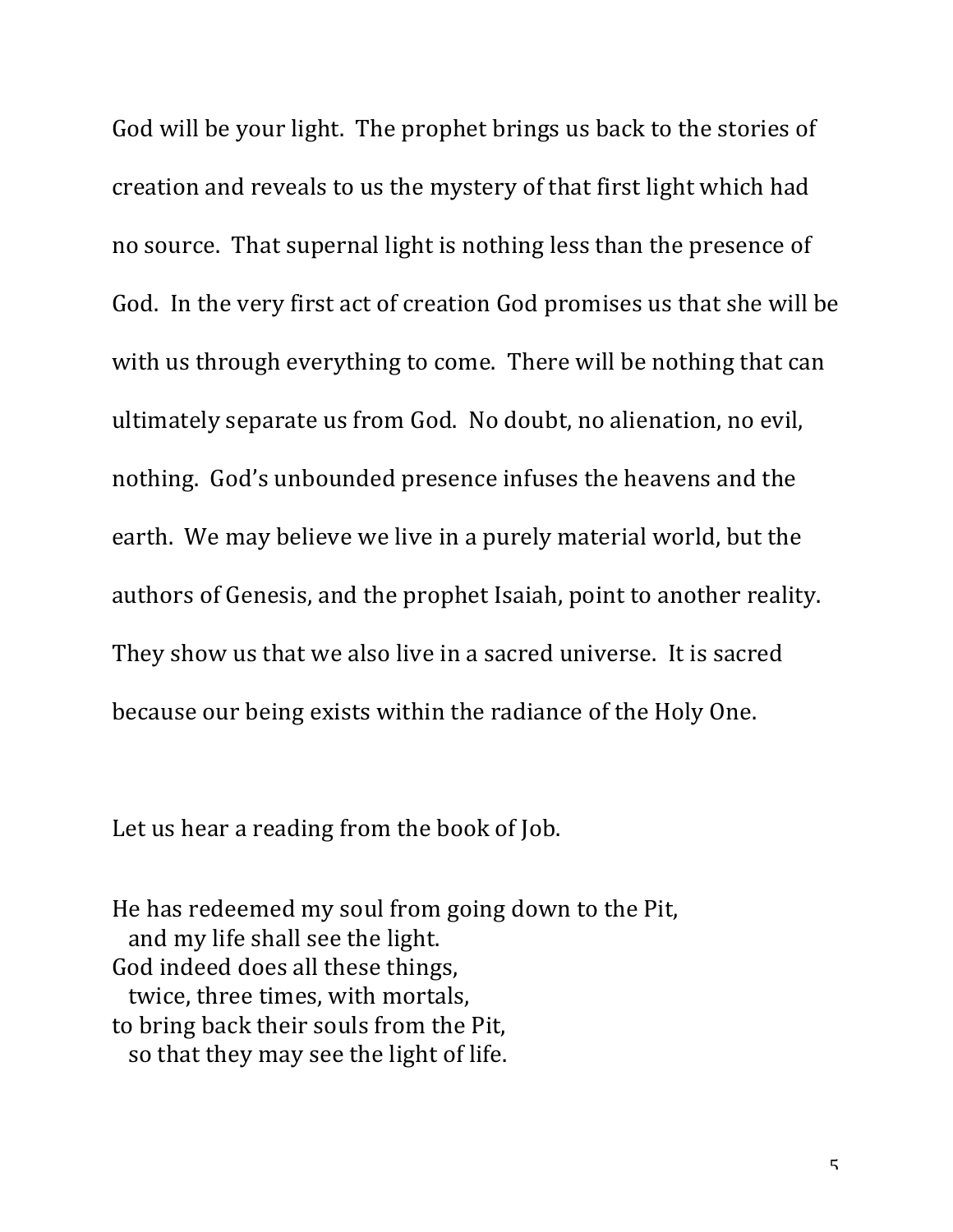The light of life. When we are alive it is said that there is a light that shines within our eyes. Our God is a God of life. The process of creation is God's statement about the ultimate value of life – human and non-human. In the days of creation that will follow God creates all life and imbues it with the power of reproduction and fertility until the skies, and the land, and the seas are swarming with all types of creatures. And in the final act of creation God molds humanity and breathes within us the Divine breath. We are made not simply to live, but to live saturated with God's spirit. This life is a rejection of the power of the grave, of the gravity that brings us down into the Pit. It is a rejection of all of the forces of chaos, which negate life and corrode its unbounded drive to express its richness and diversity.

Let us hear a reading from the Psalmist.

The Lord loves those who hate evil; he guards the lives of his faithful; he rescues them from the hand of the wicked. Light dawns for the righteous,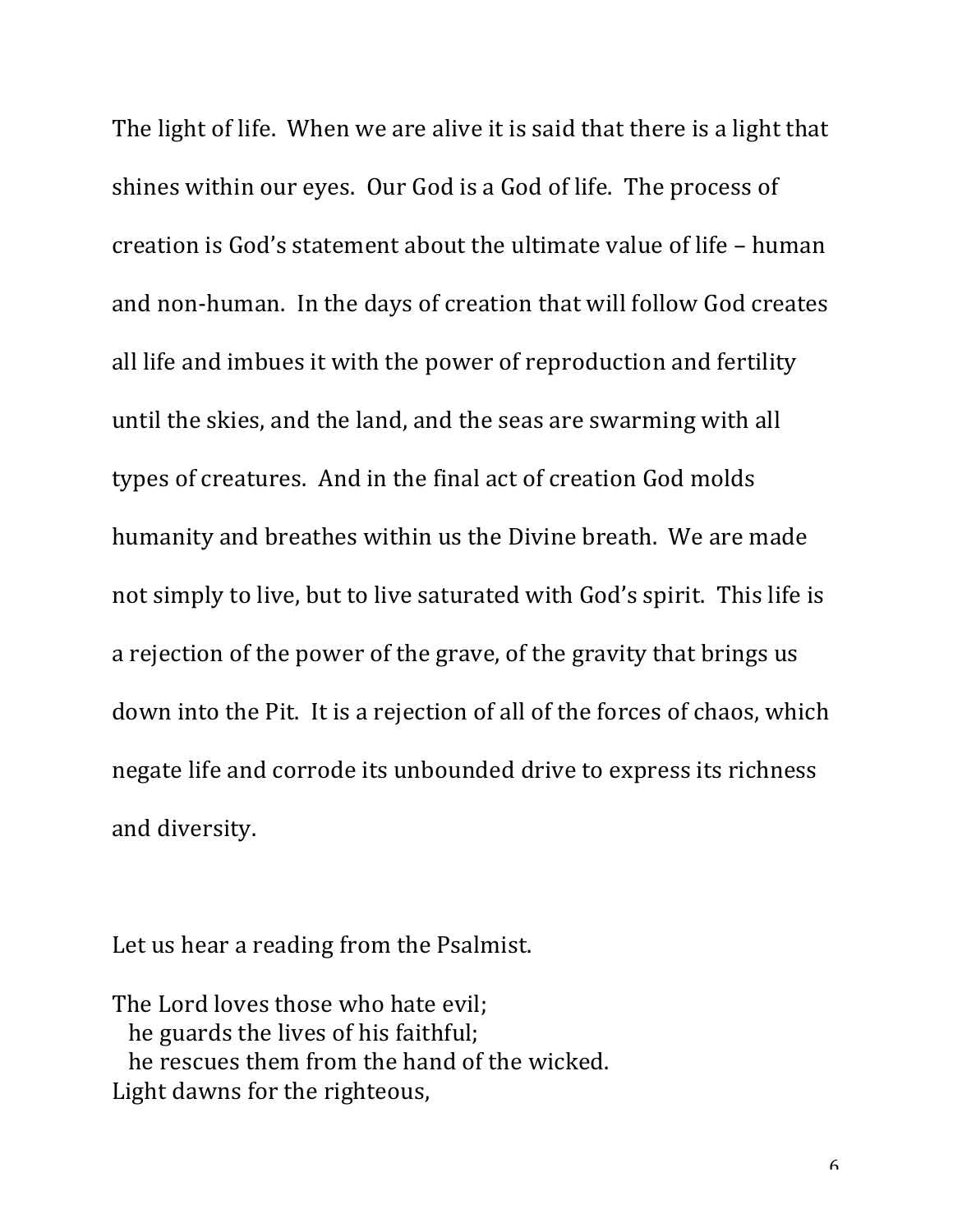and joy for the upright in heart. Rejoice in the Lord, O you righteous, and give thanks to his holy name!

Light dawns for the righteous. To resist the forces of darkness, the gravity of death and the rejection of life give rise to an ethic, an ethic of light. This ethic is founded on praising God for her blessing of life lived in the presence of the Holy One. It is an ethic based on adopting God's dream as one's own vision of the purpose of creation. To look into the light of God's first creation is to be asked to make a decision. Do we support life? Do we wish to live within God's presence and by her teaching? It is perhaps easy to respond to these questions with an eager 'Yes!' But we know that to live into these questions is decidedly more difficult. Isn't God's path the hardest road to travel?

Let us hear again from the prophet Isaiah.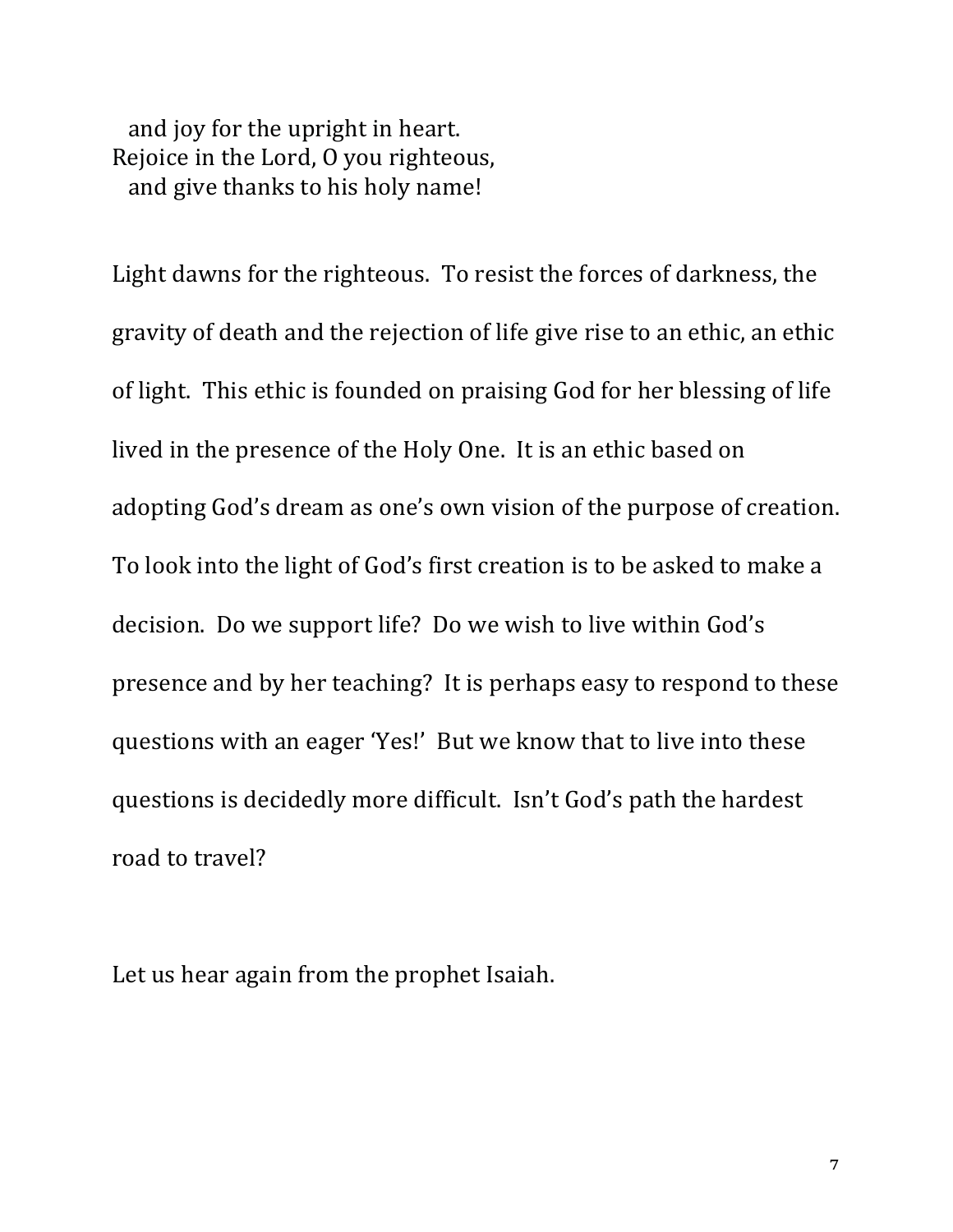The people who walked in darkness have seen a great light; those who lived in a land of deep darknesson them light has shined.

We have lived in darkness, but now we see a great light. We are redeemed, not just as individuals, but as the human race. The light of redemption is a product of the light of God's unbounded and unbreakable presence in our lives. It speaks to the truth that we will fall away from the light of life, that we will not always choose the luminous ethic. But God will remain, and God will hold out the path to reconciliation. Fragmentation and fracture may be a chapter in our story, but they will not be the last word.

Divine presence, life, righteousness and redemption – these are the meanings of the light that was God's first creation. They are the attributes that structure the universe, and our lives. These are attributes of blessing and a reflection of God's unbounded love, of her desire for relationship and communion with her works.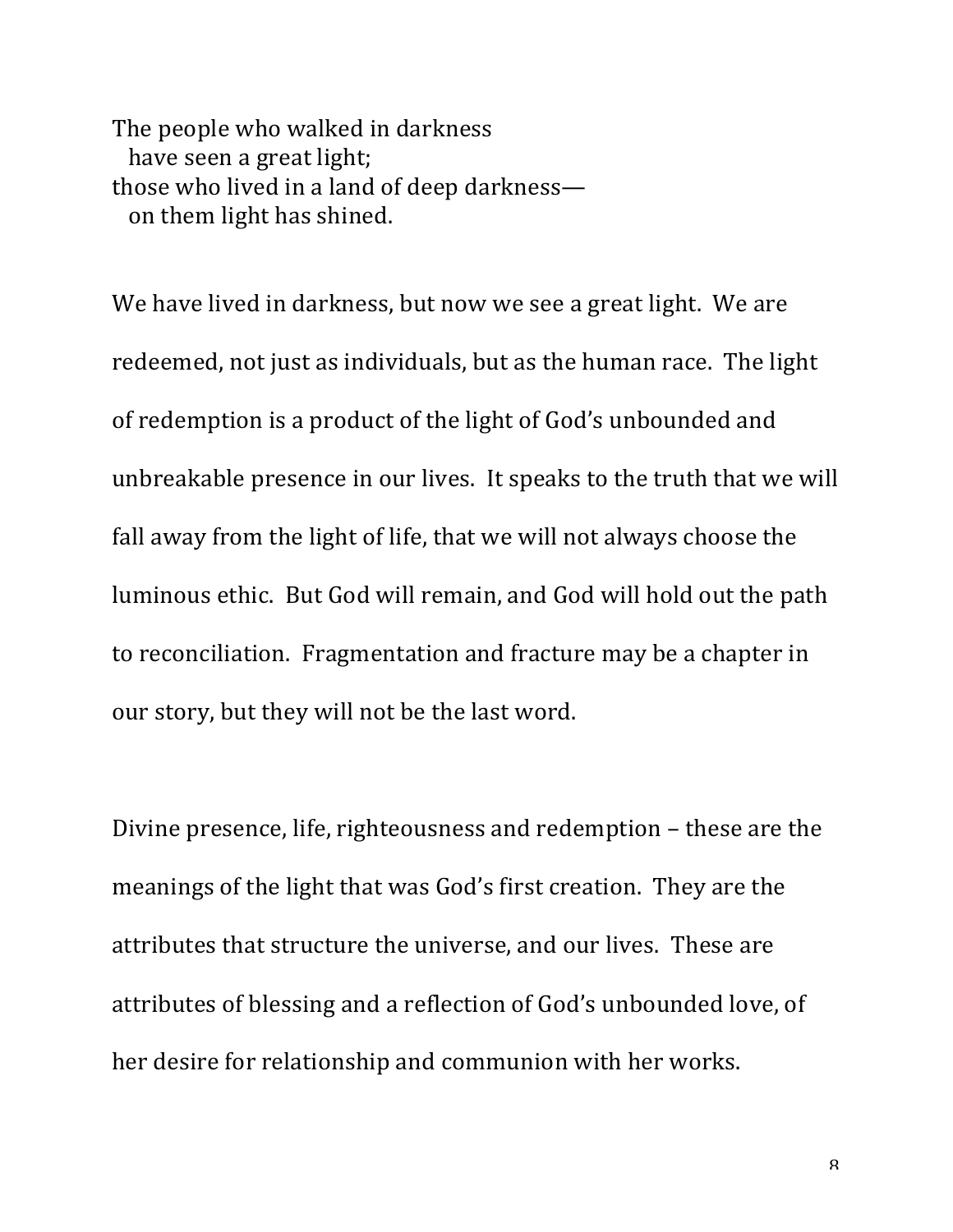But all of these reflections are perhaps simply an abstraction. As people who live in a manifest world where might we be able to look at God's light directly, to see the light embodied, to experience the light not in a metaphysical realm, but in a world that bleeds and struggles?

Hear our final reading from the good news of John.

In the beginning was the Word, and the Word was with God, and the Word was God. He was in the beginning with God. All things came into being through him, and without him not one thing came into being. What has come into being in him was life, and the life was the light of all people. The light shines in the darkness, and the darkness did not overcome it.

The light of life, the victorious light that banishes the darkness. This light was born among us in the person of Jesus, our brother and our teacher. Jesus who was so bathed in the light of God's presence that some of us believe he was God himself. Jesus who told us that he came to give us life, and give it abundantly. Jesus who taught us the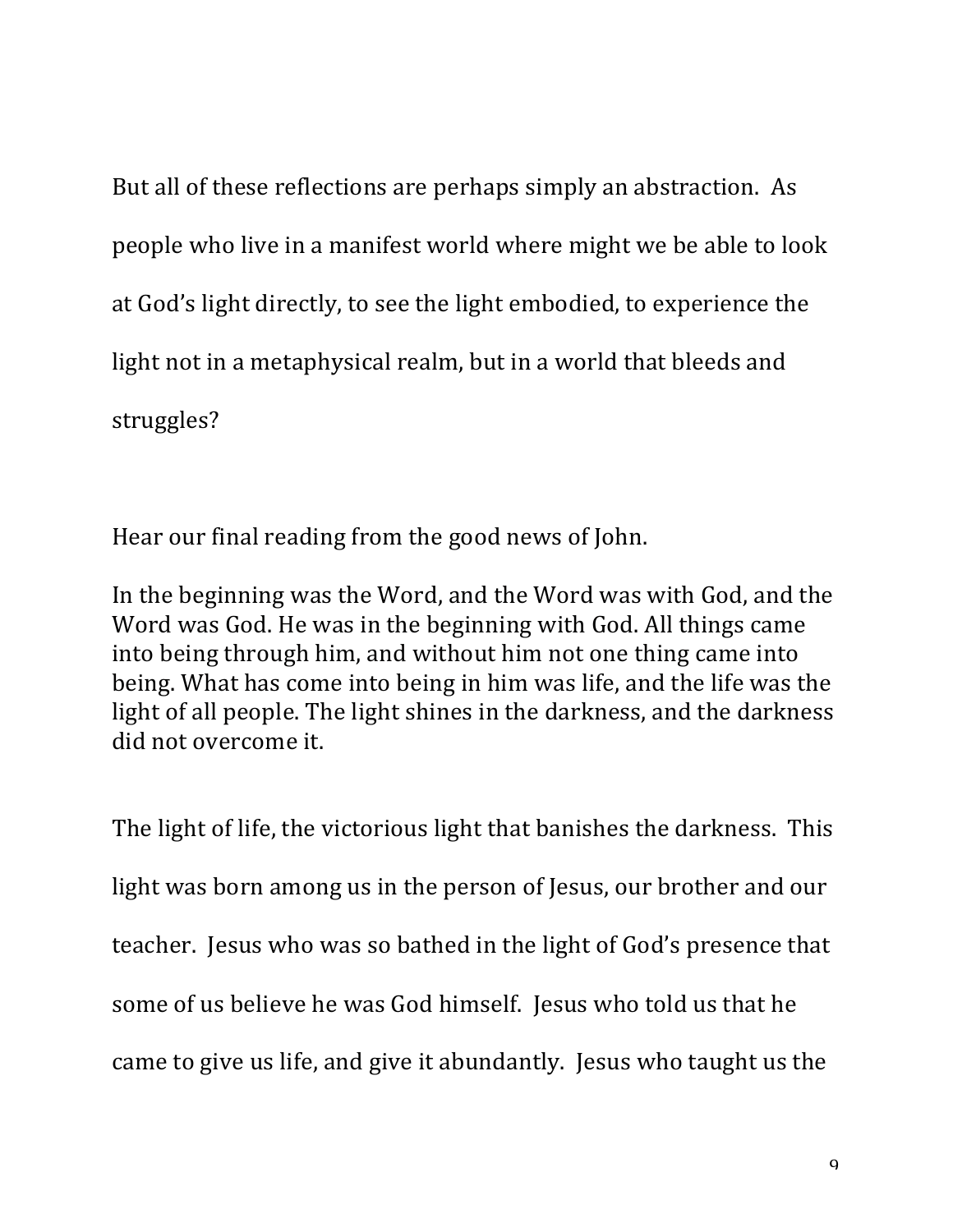meaning of the ethic of light when he told us a parable where the righteous person was an unclean foreigner who helped a man in need, and not the religious leaders who prized their ritual purity over the well being of their neighbor. Jesus who illuminated to the powerful and the privileged what redemption meant when he ate with prostitutes, and the poor, the illiterate, and the dirty.

But the capacity to become a human lamp that holds and shines the light of God out into a world suffering in darkness is not limited to Jesus. It is the potentiality that is present in all of humanity. When we read the stories of Jesus, when we reflect on the meaning of his life, and his death, when we enact his ethic within our own lives, we have the ability to become the children of light.

Ask yourself if your work, and your relationships, and your highest hopes are filled with light.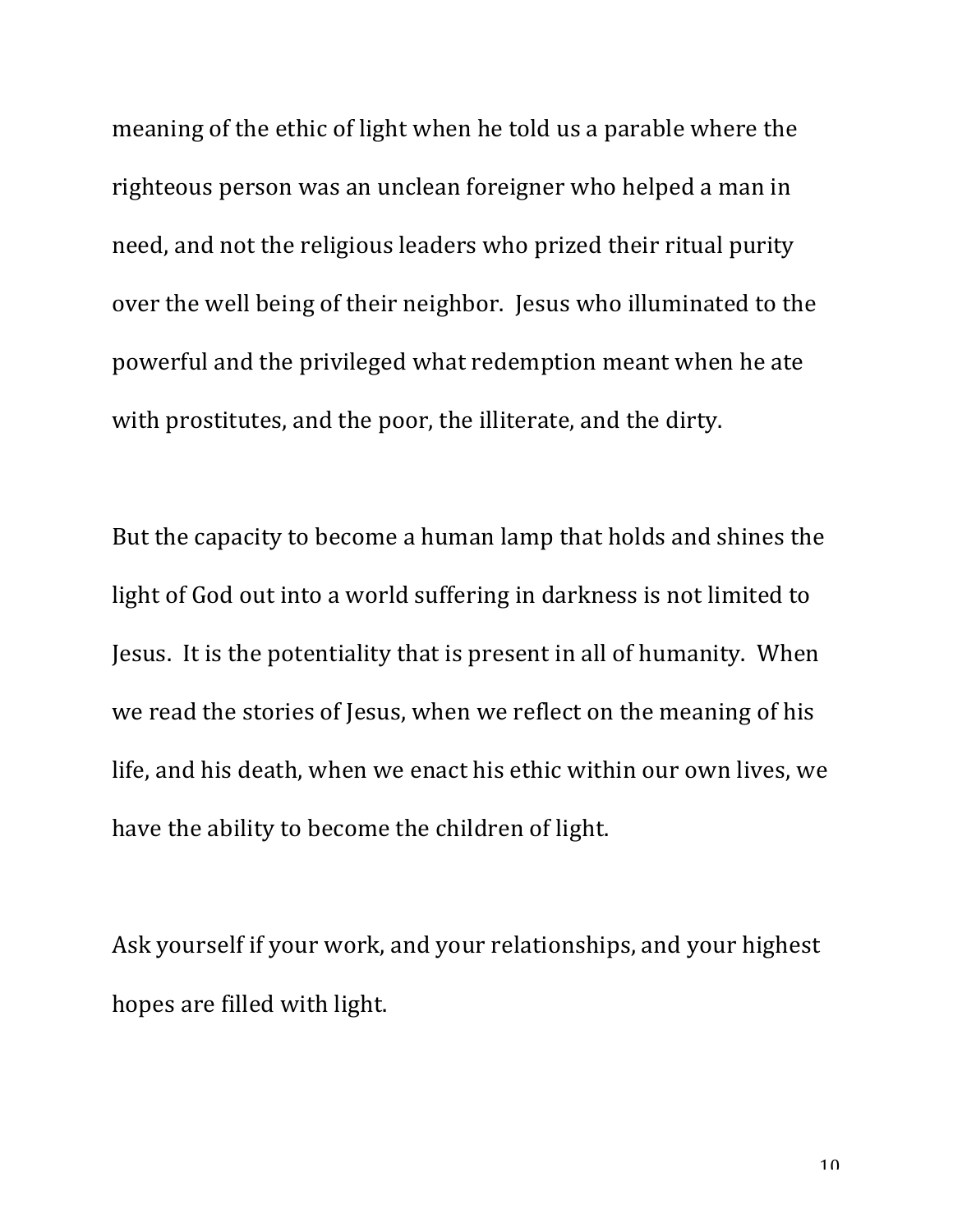Do they create and strengthen your relationship with God? Is God present in the experience of your life? Does your activity promote life in abundance? Does it support the fullness of life in others? Are you working for the redemption of the broken and the fragmented wherever you find it? Do you follow the ethic of light and work for communion among all people? Do you shine your light to overcome the chaotic darkness that threatens our world?

These are all questions of discipleship, because to the extent that we follow Jesus and his message in our lives we become the human lamps of God's light.

At the end of the six days of active creation the authors of Genesis tell us that God sees that all of her work is good, and then she rests. It's an amazing image. God the omnipotent, the being who wills everything into existence is tired. She needs to take a break. Creation is hard work. To create light, the radiant logic that